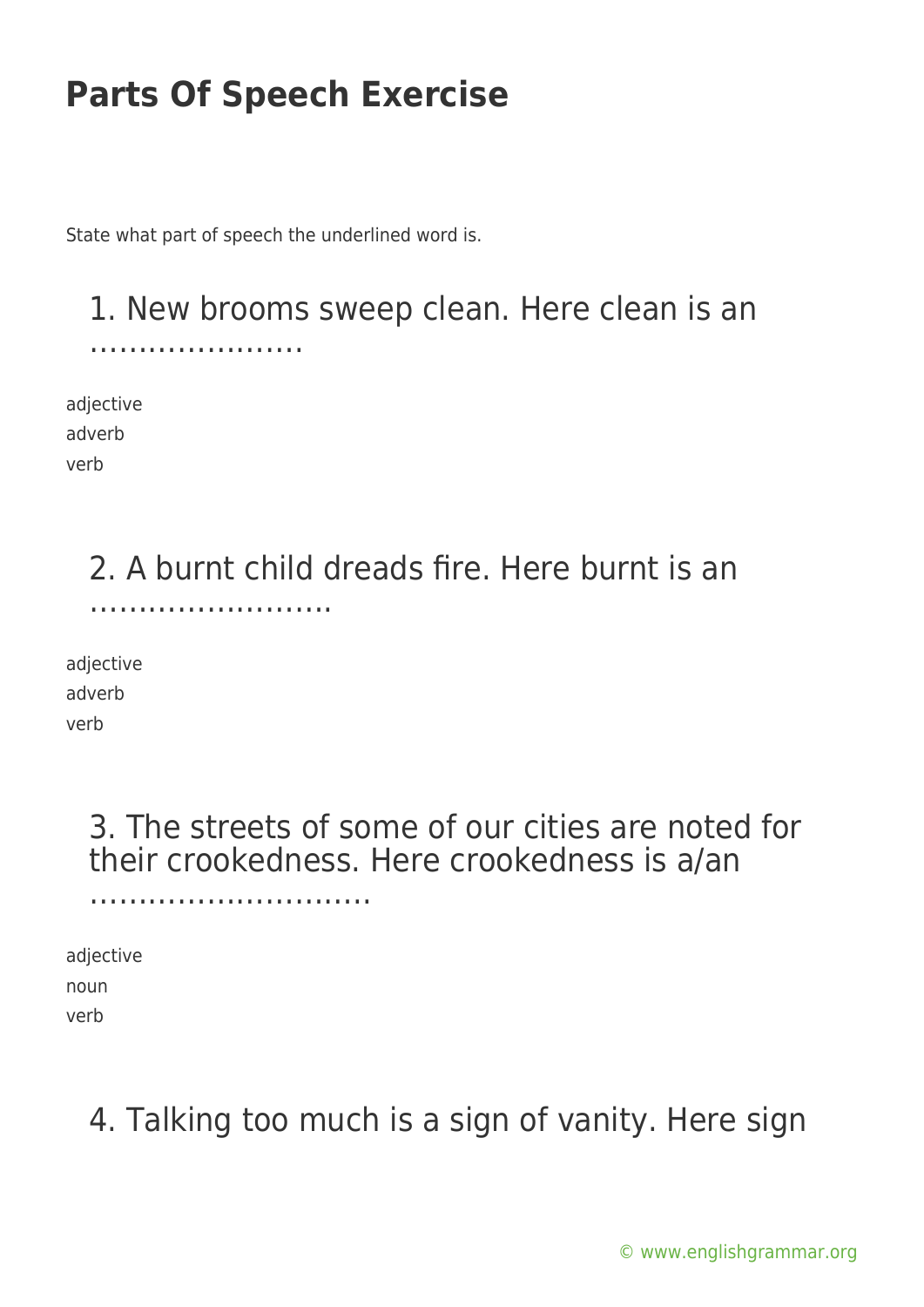is a/an …………………………

pronoun noun adjective

> 5. My views on this are quite different. Here quite is a/an ………………………….

preposition adjective adverb

> 6. No man can serve two masters. Here serve is a/an ……………………

conjunction adverb verb

> 7. Sam plays football very well. Here well is a/an ………………………

verb adverb adjective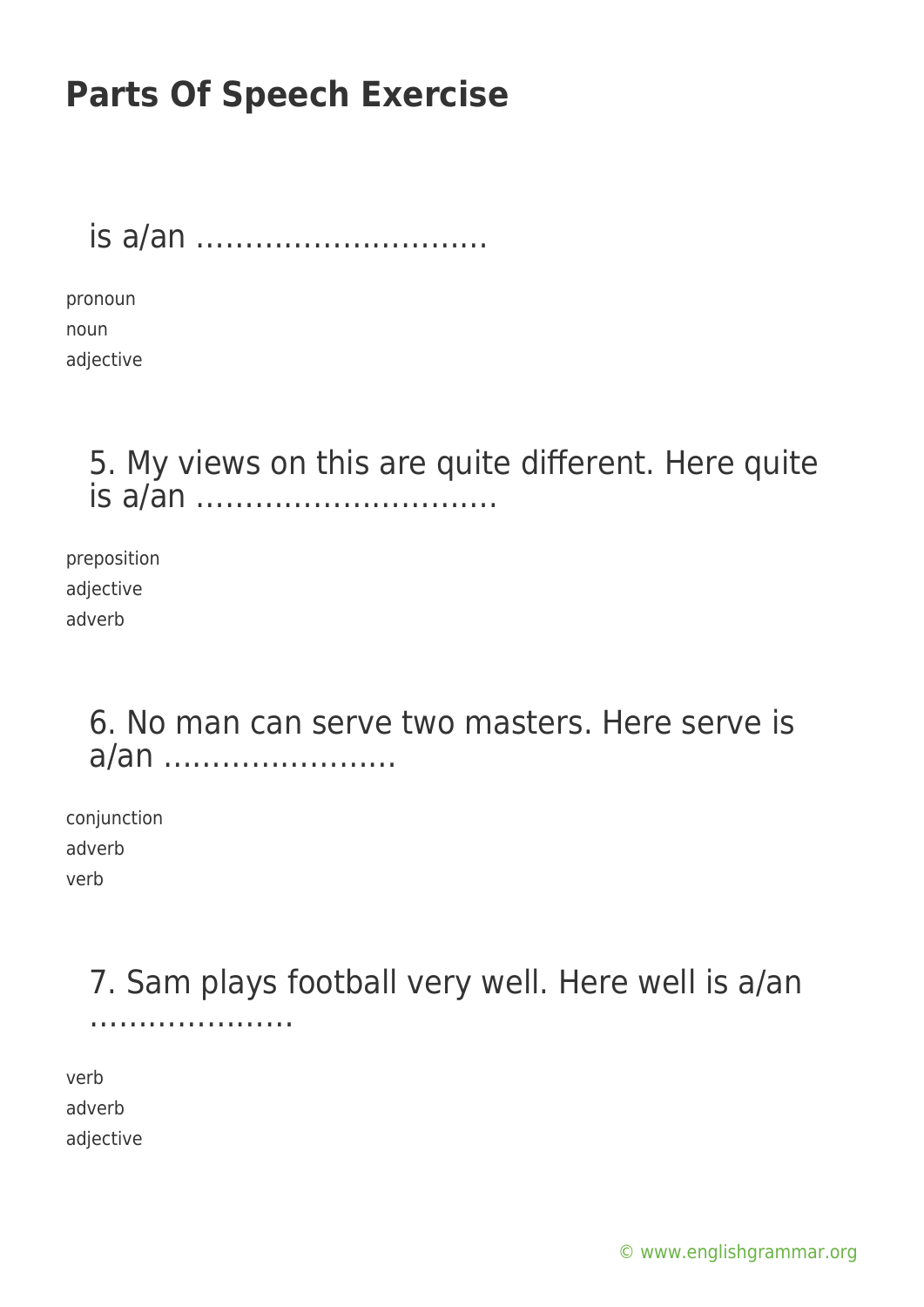#### 8. The boy ran across the road. Here across is a …………………………………………

noun conjunction preposition

### 9. The cat was hiding behind the curtain. Here behind is a ………………………..

preposition conjunction verb

#### 10. I waited for him until he came. Here until is a …………………….

preposition conjunction interjection

### 11. Rahim put the books on the table. Here put is a/an ……………………..

verb noun